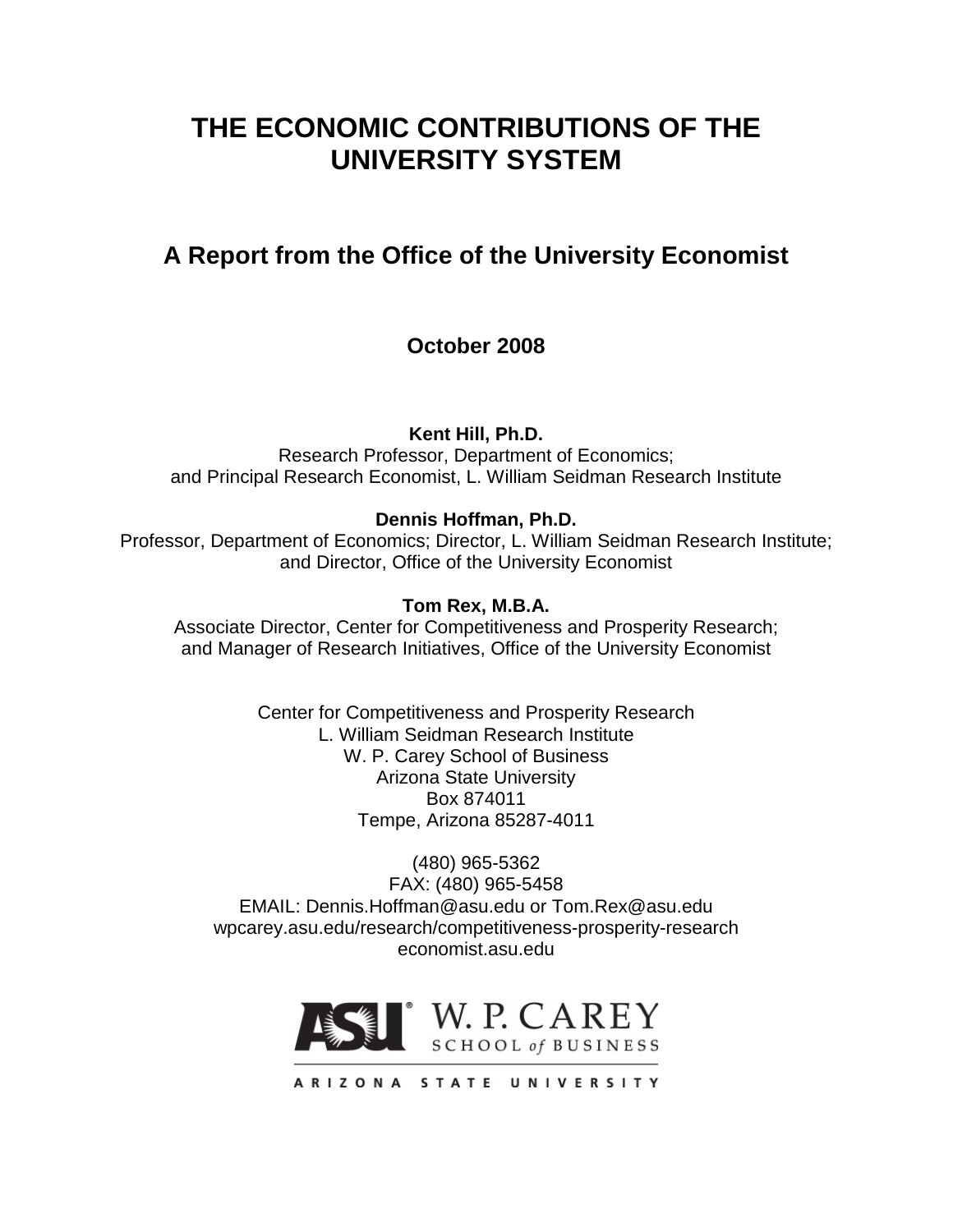## **TABLE OF CONTENTS**

| Summary of the Effects of a Reduction in University Funding and the Delay of the Construction | 1 |
|-----------------------------------------------------------------------------------------------|---|
| Stimulus Program                                                                              |   |
| Short-Term Effects of a Reduction in University Funding of \$200 Million                      | 3 |
| Short-Term Effects of Delaying the Construction Stimulus Program                              | 7 |
| Long-Term Effects of a Funding Reduction for Universities                                     | 9 |
|                                                                                               |   |

## **LIST OF TABLES**

| 1. Illustrative Effects of a \$200 Million Reduction in University Spending |  |
|-----------------------------------------------------------------------------|--|
|-----------------------------------------------------------------------------|--|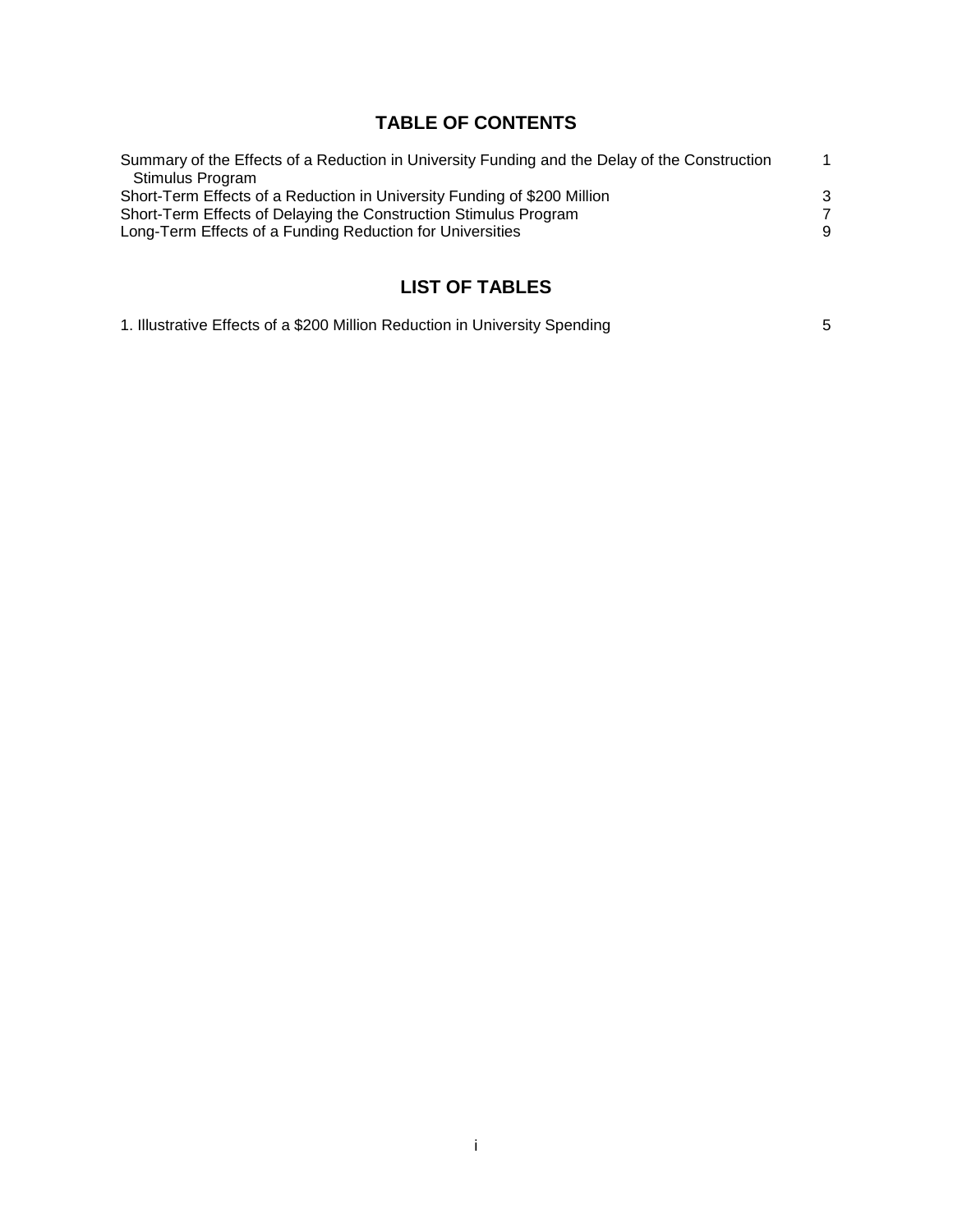#### **SUMMARY OF THE EFFECTS OF A REDUCTION IN UNIVERSITY FUNDING AND THE DELAY OF THE CONSTRUCTION STIMULUS PROGRAM**

The state government general fund shortfall in the current fiscal year is projected to be between about \$550 million and \$1 billion, after considering the transfers of monies from other funds. The high projection represents 10 percent of the state's general fund appropriations.

This shortfall will need to be eliminated through spending cuts and/or revenue enhancements. The Legislature has demonstrated a preference for spending cuts. However, unlike much of the private sector, demand does not decline for most public-sector services during a recession. In some government programs, demand rises. Thus, imposed decreases in public spending during recessions come at the same time that demand for public services is stable or rising, resulting in a reduction in the quantity and/or quality of government services. For the most disadvantaged of those consuming public services, real hardship can ensue.

Spending reductions by governments during recessions also worsen economic conditions. In addition to reducing demand for private-sector goods and services, cutting the public-sector workforce causes public-sector revenues to decline. Further, the savings to state government of not paying the former workers' salaries and benefits are partially offset by rising payments to the ex-workers for unemployment insurance and other public welfare programs.

The reduction of government spending during a recession has the effect of trying to balance the public budget on the backs of a relatively small share of the state's residents and businesses primarily the laid-off workers, and secondarily the private-sector companies (and their employees) at which the laid-off workers shop.

The demand for university services also does not drop during recessions. Therefore, any reduction in funding for universities will have a negative and direct effect on students. Significant reductions in state funding, if not substantially offset by higher tuition, likely will result in the elimination of programs, reductions in the quality of other programs, enrollment caps, fewer course offerings, larger class size, and the loss of scholarship aid.

A reduction in state government spending for universities of around \$200 million would cause direct and indirect job losses of approximately 4,000. For perspective, the Arizona Department of Commerce projects an annual average loss of 34,000 jobs in Arizona in calendar year 2008 and an additional 13,500 in 2009. Thus, a job loss of 4,000 resulting from a decline in university spending is significant relative to the overall decline in employment projected for 2009 and would noticeably worsen the state's recession.

If the employment effect from a reduction of \$800 million in the remainder of state government were proportional to the effect of the reduction in employment from a cut in university spending, then a total of approximately 20,000 workers (8,000 state government and university workers and 12,000 others) would lose their jobs. Thus, the result of state spending cuts of \$1 billion would be to very significantly worsen and lengthen the economic recession.

A substantial decrease in state government funding for universities will have negative consequences beyond these short-term effects. Lowered student retention and a declining number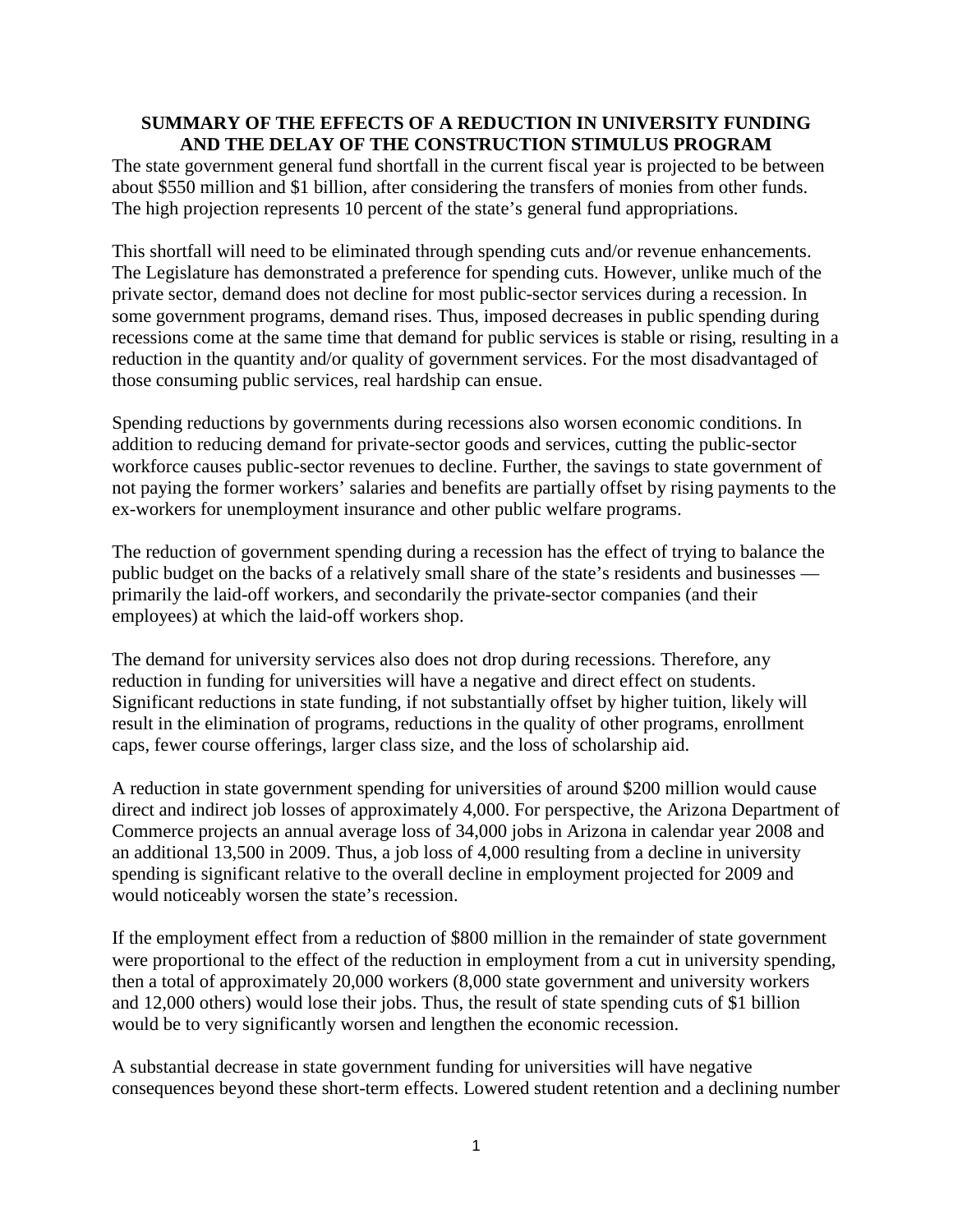of students earning degrees will threaten the state's future economy. To remain competitive, Arizona must transition with the rest of the United States to a knowledge-based economy in which science- and technology-based jobs will be key drivers of the economy.

As demonstrated by the severity in Arizona of the current economic downturn, further diversification of Arizona's economy is desirable. Knowledge-based industries, which include high-technology manufacturing as well as services, are the activities with growth potential and the ability to drive the Arizona economy.

An essential feature of the knowledge economy is the importance of a highly skilled workforce, trained in new technologies. In particular, college graduates are of more importance in the new economy than in the old economy. A large number of college graduates with a range of skills are essential to companies in the knowledge economy. Thus, any action — such as budget cuts that undermines the success of the state's universities also impairs the state's economy.

Spending reductions are not the only way to balance the budget. The short-term aggregate economic effect from a tax increase would be equal to that of a governmental spending decrease. However, the negative effect of a tax increase would be spread throughout the state. Individual households and businesses would suffer slightly, in contrast to the substantial negative effects on a relatively small number of individuals and businesses that would result from a government spending reduction.

For perspective, a tax increase of \$1 billion that affected individuals only and was not exported (for example, to tourists) still would equate to only about \$150 per Arizona resident, or \$400 per household. Arizona still would rank as a low tax state at 37th, just lower than Mississippi, according to the National Tax Foundation. A tax increase of this magnitude would offset only one-third of the state tax cuts implemented between 1993 and 2008 and would be considerably less than the federal tax rebates distributed in May.

The delay in the construction stimulus package that already passed the Legislature also will harm the state's economy in the short term. One way that state and local governments can improve economic conditions in the local economy is to finance capital outlays for physical infrastructure projects through long-term debt. The use of long-term debt postpones the vast majority of the debt repayment to a period after the end of the current economic downturn. Yet the benefits of the construction funding begin to accrue as soon as the funding is released.

The delay will not help to resolve the projected budget deficit for the current fiscal year since debt service during this year would be only \$1 million. The delay, however, will prevent \$210 million from entering the Arizona economy during the year. If the planned cash flow of \$515 million in the next fiscal year also did not occur, the negative effects would be much larger. Employment, for example, would be 8,000 less than if the stimulus package had proceeded as originally planned. Thus, the stimulus package alone would offset a significant portion of the forecasted job losses during 2009.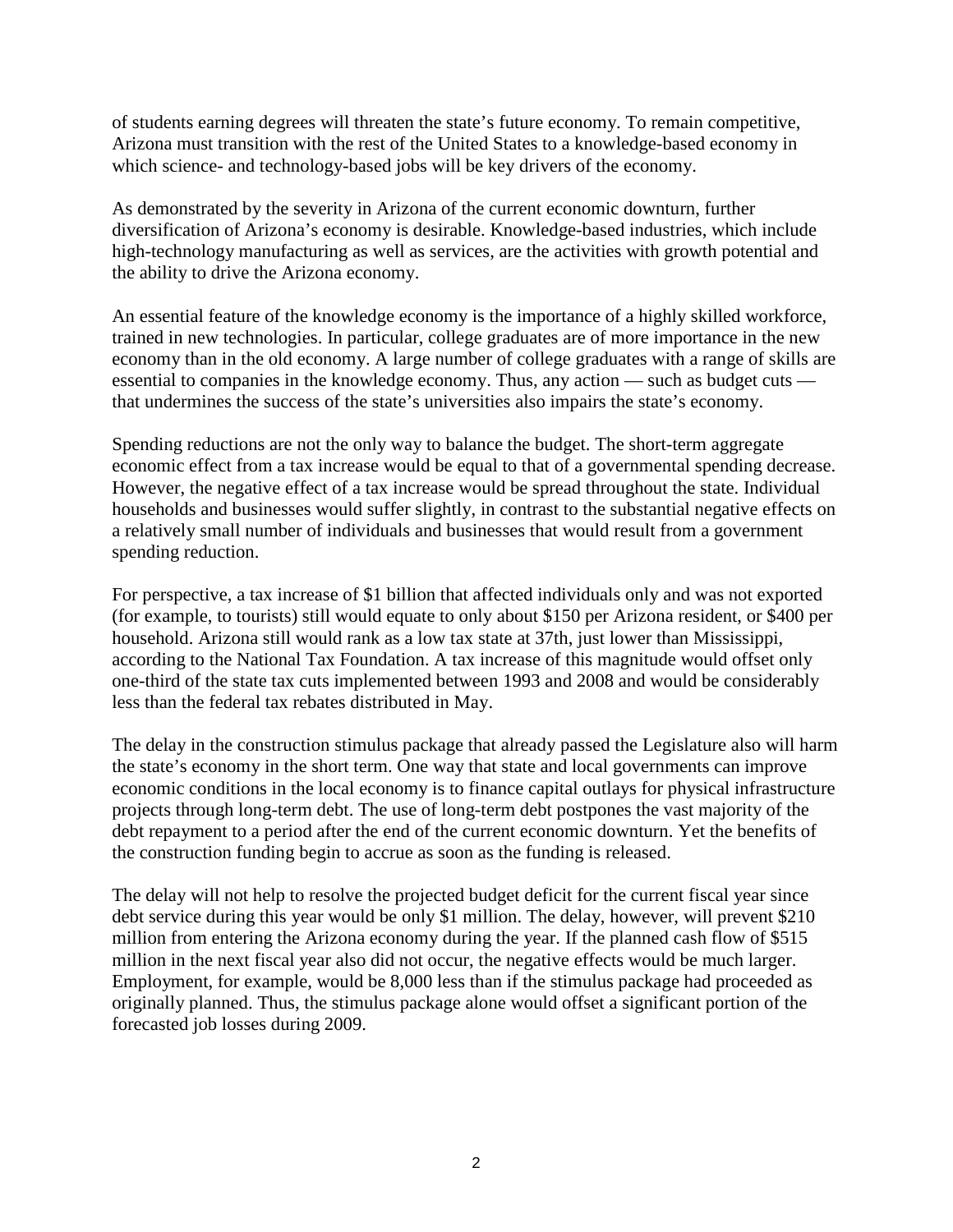#### **SHORT-TERM EFFECTS OF A REDUCTION IN UNIVERSITY FUNDING OF \$200 MILLION**

#### **Background**

Arizona's economy currently is in recession, in large part due to the real-estate bust. The economic downturn in the state likely will be prolonged and worsened by what appears to be increasing evidence of a deepening national and even global downturn.

During a recession, the demand for goods and services provided by many private-sector companies declines, as consumers experience job losses, wage reductions, investment losses, or simply become more cautious in their spending. As a result, companies need fewer employees and employment in the private sector falls.

Unlike much of the private sector, the demand for most public-sector services does not decline during a recession. For example, children continue to attend school, workers continue to use roads and highways, households continue to produce trash and wastewater, and needs for fire protection do not abate. In some government functions, the demand for public services is countercyclical, rising during an economic recession. The demand for public safety rises since crime tends to increase during hard economic times. The demand for unemployment benefits, food stamps, and other public assistance is higher during recessions due to increases in the number of unemployed and to reductions in income among those still working.

To appreciate the severity of the current economic downturn, following a significant budget deficit in the prior fiscal year, projections of the state government's general fund budget deficit in the current fiscal year range from \$800 million to \$1.3 billion. Some of this deficit will be made up by monies currently in other funds. In addition to the \$120 million balance in the rainyday fund, the Governor's budget management plan released on October 1, 2008 assumes that \$50 million is available to transfer from other funds, and at least \$75 million is available from revenue enhancements. Considering these funds, the range of the general fund shortfall is reduced to between about \$550 million and \$1 billion.

If the state government shortfall (after fund transfers) turns out to be the high figure of \$1 billion, this represents 10 percent of the state's general fund appropriations for the current fiscal year. The general fund budget for fiscal year (FY) 2009 is just short of \$10 billion, with the universities/Board of Regents portion close to \$1.1 billion.

The shortfall will need to be eliminated through spending cuts and/or revenue enhancements. The Legislature has demonstrated a preference for spending cuts. However, imposed decreases in public spending during recessions come at the same time that demand for public services is stable or rising, resulting in a reduction in the quantity and/or quality of government services. For the most disadvantaged of those consuming public services, real hardship can ensue.

Spending reductions by governments during recessions not only negatively affect those being served, but also worsen economic conditions. The spending cuts take the form of reductions in government employment and in government purchases of goods and services from the private sector. The latter obviously has a detrimental effect on those private-sector companies selling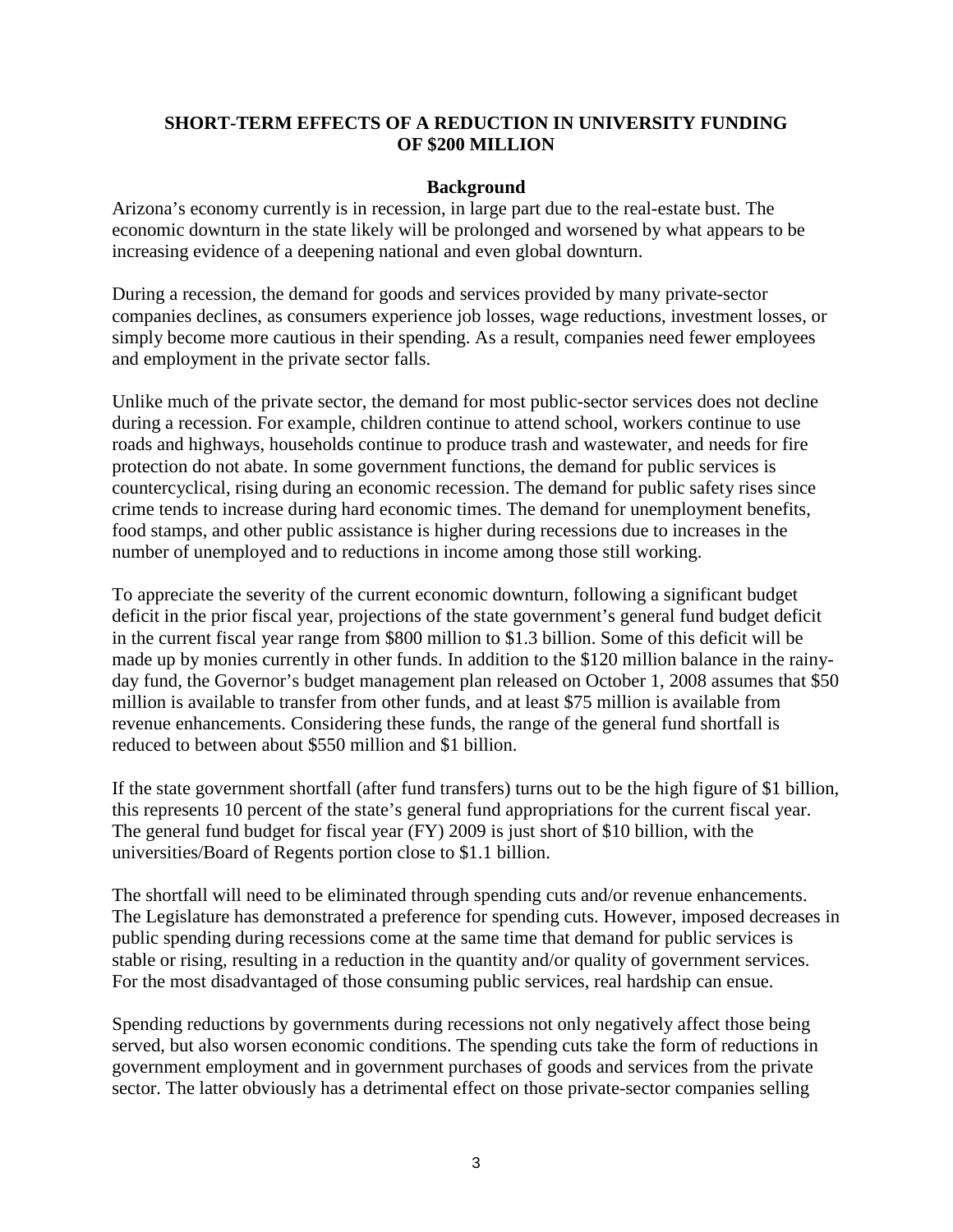directly to the public sector. Governor Napolitano's directive of October 8, 2008 to freeze contracts in excess of \$50,000 is the first step in this process.

Government workers laid off during a recession have little hope of finding another job in Arizona in the near term. If unemployed workers leave Arizona to seek employment opportunities in a state less hard hit by the recession, then all of the expenditures that the former workers made at private-sector companies will be lost to the Arizona economy, as will the sales taxes and other public-sector taxes and fees paid by the former workers.

If unemployed government workers remain in Arizona, their spending will decline, negatively affecting the companies at which the former workers shop, and also adversely affecting the collection of sales taxes, on which Arizona's governments are disproportionately dependent. Thus, in addition to reducing demand for private-sector goods and services, cutting the publicsector workforce will cause public-sector revenues to decline.

Further, laid-off government employees will be eligible for unemployment insurance payments and may qualify for other public welfare, such as food stamps. Thus, the savings to state government of not paying the former workers' salaries and benefits will be partially offset by rising payments to the ex-workers for unemployment insurance and other public welfare programs.

The reduction of government spending during a recession has the effect of trying to balance the public budget on the backs of a relatively small share of the state's residents and businesses primarily the laid-off workers, and secondarily the private-sector companies (and their employees) at which the laid-off workers shop.

#### **The Effects on Universities**

Declines in funding for universities will result in short-term negative effects similar to those of spending cuts elsewhere in state government. As with most government functions, the demand for university services does not drop during recessions. In fact, university enrollments tend to rise at a slightly accelerated pace during recessions as some unemployed workers use their free time to further their education. Thus, any reduction in funding for universities will have a negative and direct effect on students. Significant reductions in state funding, if not substantially offset by higher tuition, likely will result in the elimination of programs, reductions in the quality of other programs, enrollment caps, fewer course offerings, larger class size, and the loss of scholarship aid.

Laid-off university employees face the same dilemma as other unemployed government workers. They are likely either to remain unemployed until the recession ends or to leave the state. Private-sector companies serving laid-off university employees and selling goods and services directly to the universities are negatively impacted in the same way as companies doing business with the rest of the public sector.

Because 45 percent of the state's general fund is protected from budget reductions, any state government spending reductions are likely to disproportionately affect the universities, which are not protected. Thus, if the shortfall is \$1 billion, instead of a 10 percent reduction in the overall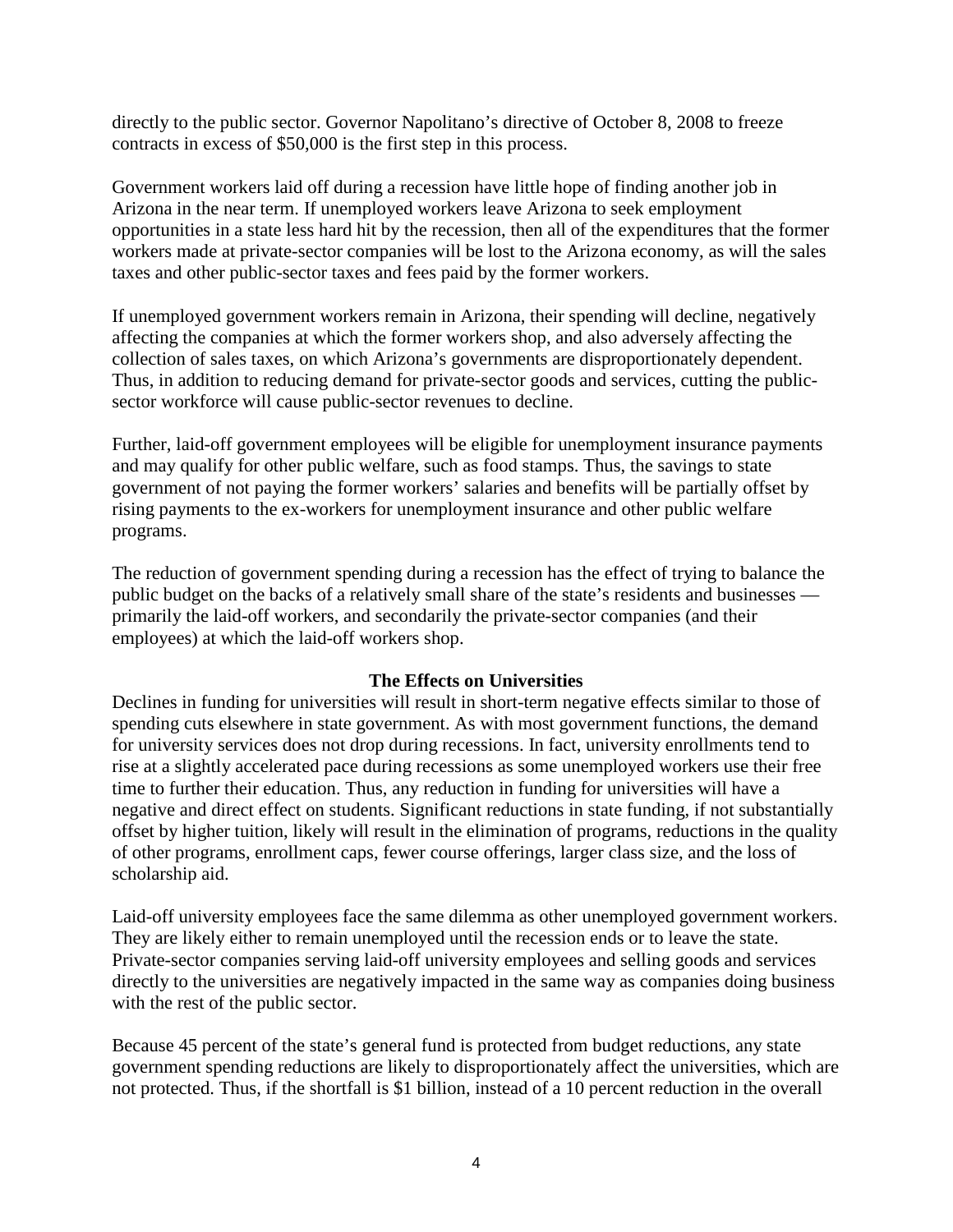general fund, the reduction would have to be more than 18 percent of the unprotected appropriations. This would equate to a funding decrease of approximately \$200 million to the university system. Even before considering such a possible funding reduction during FY 2009, the share of general fund appropriations going to the universities (including the Board of Regents) has dropped from nearly 15 percent in FY 1992 to less than 11 percent.

In order to assess the economic effects of a reduction in university spending of \$200 million, the IMPLAN model was used. It measures the effects of an economic change on three measures: gross domestic product by state, labor income, and employment. The effects consist of the direct effects on the universities and the multiplier effects — the effects, primarily on the private sector, that occur as the decline in spending ripples through the economy.

The IMPLAN results should be viewed as illustrative only, since the specific means by which the universities would reduce spending by \$200 million is unknown. In particular, the distribution of the cuts between employee compensation and other types of expenditures is highly speculative. Thus, the labor income and employment effects might be substantially different than those shown in the following table. The effects shown in the table are annual declines in economic activity that will persist until the spending cuts are offset by a subsequent increase in state government funding.

A reduction in state government spending for universities of around \$200 million would result in direct and indirect job losses of approximately 4,000. For perspective, the Arizona Department of Commerce projects an annual average loss of 34,000 jobs in Arizona in calendar year (CY) 2008 and an additional 13,500 in CY 2009. Thus, a job loss of 4,000 resulting from a decline in university spending is significant relative to the overall decline in employment projected for 2009 and would noticeably worsen the state's recession.

If the employment effect from a reduction of \$800 million in the remainder of state government were proportional to the effect of the reduction in employment from a cut in university spending, then a total of approximately 20,000 workers (8,000 state government and university workers and 12,000 others) would lose their jobs. Thus, the result of state spending cuts of \$1 billion would be to very significantly worsen and lengthen the economic recession.

## **TABLE 1**

#### **ILLUSTRATIVE EFFECTS OF A \$200 MILLION REDUCTION IN UNIVERSITY SPENDING**

|                           | <b>Gross Product</b><br>(in Millions) | Labor Income<br>(in Millions) | Employment |
|---------------------------|---------------------------------------|-------------------------------|------------|
| Direct Effects            | \$109                                 | \$103                         | 1.598      |
| <b>Multiplier Effects</b> | 191                                   | 105                           | 2.426      |
| Total                     | 300                                   | 208                           | 4.024      |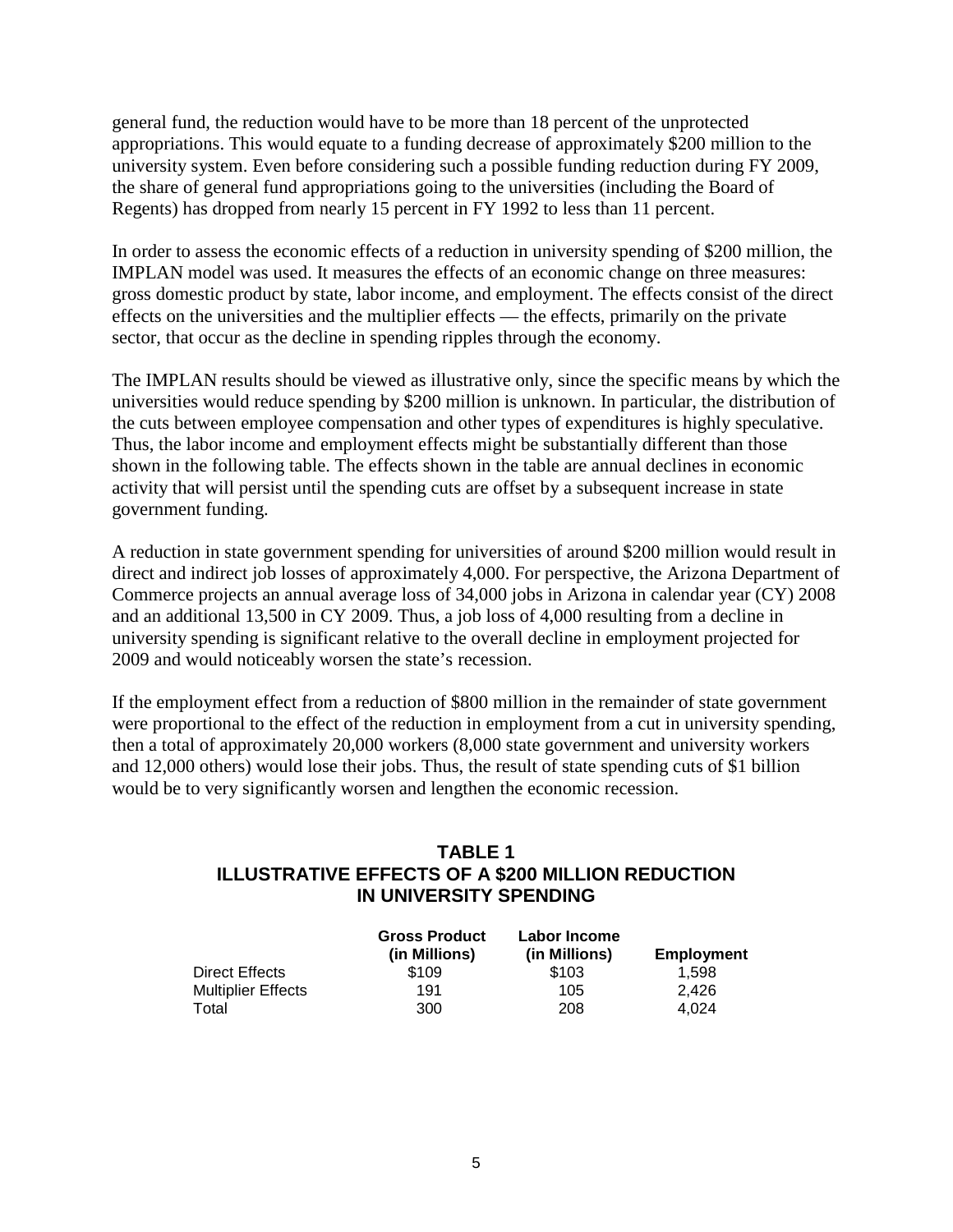#### **Spending Reductions Compared to Revenue Increases**

Spending reductions are not the only way to balance the budget. The Governor's Budget Management Plan released on October 1, 2008 includes revenue enhancements, though no details are presented in the plan. In any case, nontax revenue enhancements will not be adequate to close most of the likely shortfall (after fund transfers) in the state government general fund.

Conceptually, additional funding also would be available by increasing tax rates, though politically this option has not been raised as a possible solution to the budget deficit. An increase in taxes was one of the methods used to balance the budget during the lengthy economic decline of the late 1980s and early 1990s, another economic downturn disproportionately caused by the boom-bust cycle in real estate.

The overall tax burden in Arizona currently is well below the national average. The relative tax burden on individuals is even lower, given that some taxes on businesses are high relative to other states. Assuming that little of any tax increase would be levied on businesses, the shortterm aggregate economic effect from a tax increase would be equal to that of a governmental spending decrease. In order to reduce the effect on lower-income individuals, any tax increase could be made to be highly progressive.

The primary negative effect of a tax increase that largely spares lower-income households would be that middle- and upper-income households would have less money to spend in the private sector. But the effect would be spread throughout the state. Individual households and businesses would suffer slightly, in contrast to the substantial negative effects on a relatively small number of individuals and businesses that would result from a government spending reduction. Further, individuals — whether state government employees or the disadvantaged who are highly dependent on public assistance — would not be devastated in the tax increase option.

For perspective, a tax increase of \$1 billion that affected individuals only and was not exported (for example, to tourists) still would equate to only about \$150 per Arizona resident, or \$400 per household. According to the National Tax Foundation rankings for 2008, even with an increase of this magnitude Arizona still would retain its low-tax status. Assuming no changes in the tax burdens of other states, Arizona's rank would be 37th, one spot lower than Mississippi. A tax increase of this magnitude would offset only one-third of the state tax cuts implemented between 1993 and 2008. If the shortfall turns out to be only \$550 million, then the tax increase would be less than \$100 per Arizona resident and about \$225 per household.

Even at the higher figure, such a tax increase would be considerably less than the rebate in federal taxes that most Arizonans received in May. Further, any increase in Arizona taxes would be deductible from the federal income tax, lowering the after-tax impact on disposable incomes.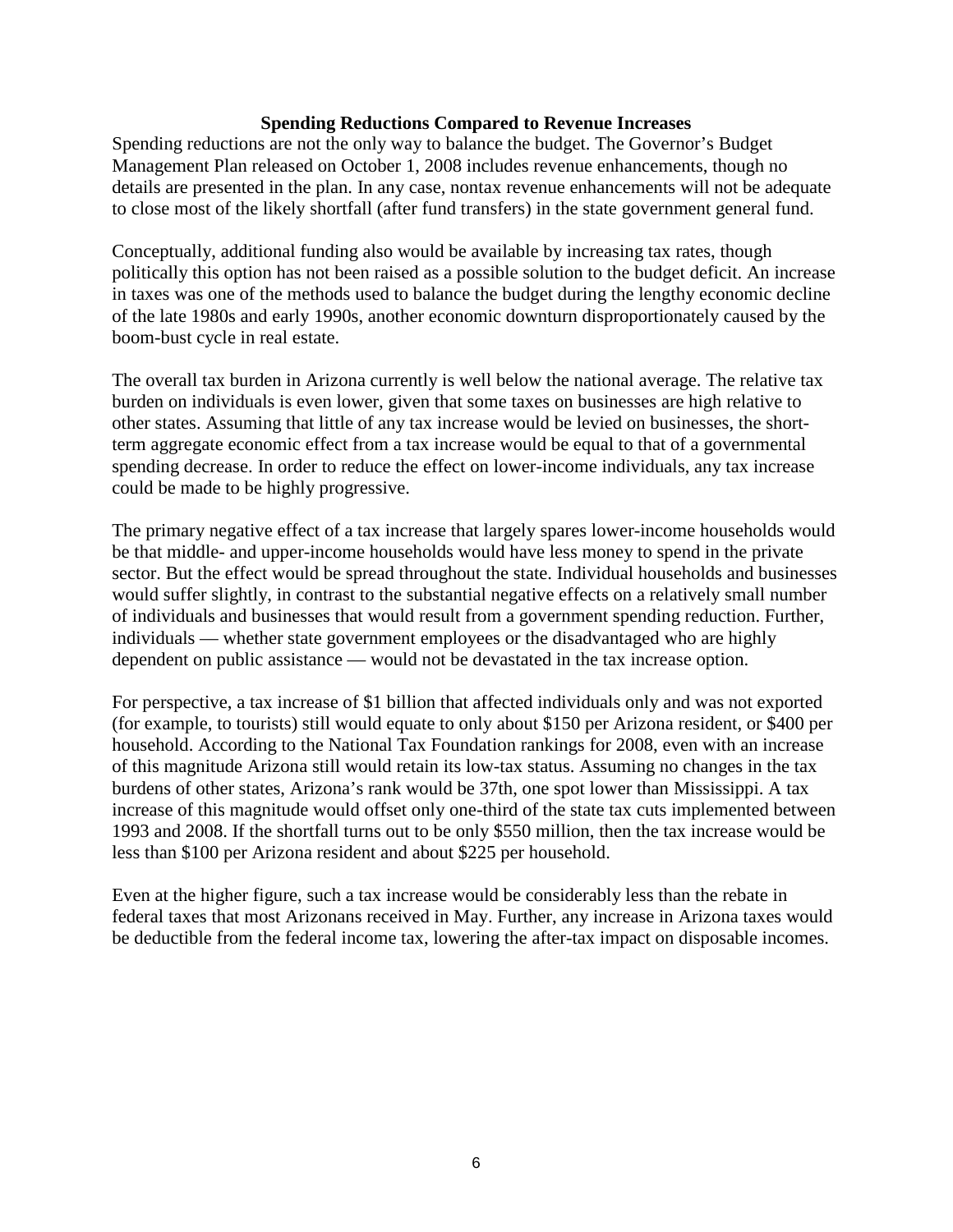#### **SHORT-TERM EFFECTS OF DELAYING THE CONSTRUCTION STIMULUS PROGRAM**

The national and state economies are highly cyclical. When a cyclical economic downturn occurs, the federal government historically has made an effort to offset some of the negative economic effects by stimulating the economy. Methods of spurring on the economy have varied, but a stimulus frequently employed has been an increase in federal government spending. In the past, the federal government experienced budget surpluses during economic expansions that funded these countercyclical spending increases. More recently, however, the federal government has run deficits even during economic expansions, limiting its ability to stimulate the economy during downturns.

State and local governments have a limited ability to stimulate the economy due to balancedbudget requirements. An adequately funded rainy-day fund helps to smooth out the cyclical variations but does not act as a true stimulus. One way that state and local governments can improve economic conditions in the local economy is to finance capital outlays for physical infrastructure projects through long-term debt. The use of long-term debt postpones the vast majority of the debt repayment to a period after the end of the current economic downturn. Yet the benefits of the construction funding begin to accrue as soon as the funding is released.

Using long-term debt to finance infrastructure that will be used for many years results in intergenerational equity, by spreading both the benefits and costs of the infrastructure across current and future taxpayers. Further, investments in projects that yield clear economic benefits that offset the prevailing cost of capital are economically efficient. Borrowing when interest costs are low, as in a recession, is optimal. Construction costs also are lower during recessions.

Public-sector debt in Arizona as a share of gross product currently is relatively low compared to other states and compared to prior years in Arizona. Adding a moderate amount of long-term debt will not impair the state's economic growth.

In the case of the stimulus package passed by the Legislature in spring 2008, the benefits take the form of contracts with construction companies that are experiencing a lull in operations due to the general economic malaise. The work for the universities means that these companies will not need to lay off additional employees, and some unemployed workers may be rehired. These workers therefore will be paying more in income taxes than if they were not working. They also will be spending more, supporting other local companies as well as contributing additional tax revenues via the sales tax. In addition to the benefits from employing more workers, a sizable portion of the construction funding will be used for purchases of materials, benefiting other local companies. In this way, the stimulus monies ripple through the economy, creating an economic benefit greater than the original amount of the stimulus package.

As passed by the Legislature in spring 2008, the stimulus package was \$1 billion, with the funds to be released primarily over three years (FYs 2009 through 2011). A little more than one-fourth of the funds were scheduled to be issued during FY 2009, with a cash flow of \$210 million planned. A little more than half of the bond issuance and cash flow was scheduled for FY 2010, with the remaining issuance and nearly all of the remaining cash flow occurring in FY 2011. In contrast, the debt service was scheduled to be only \$1 million in FY 2009 and \$13.5 million in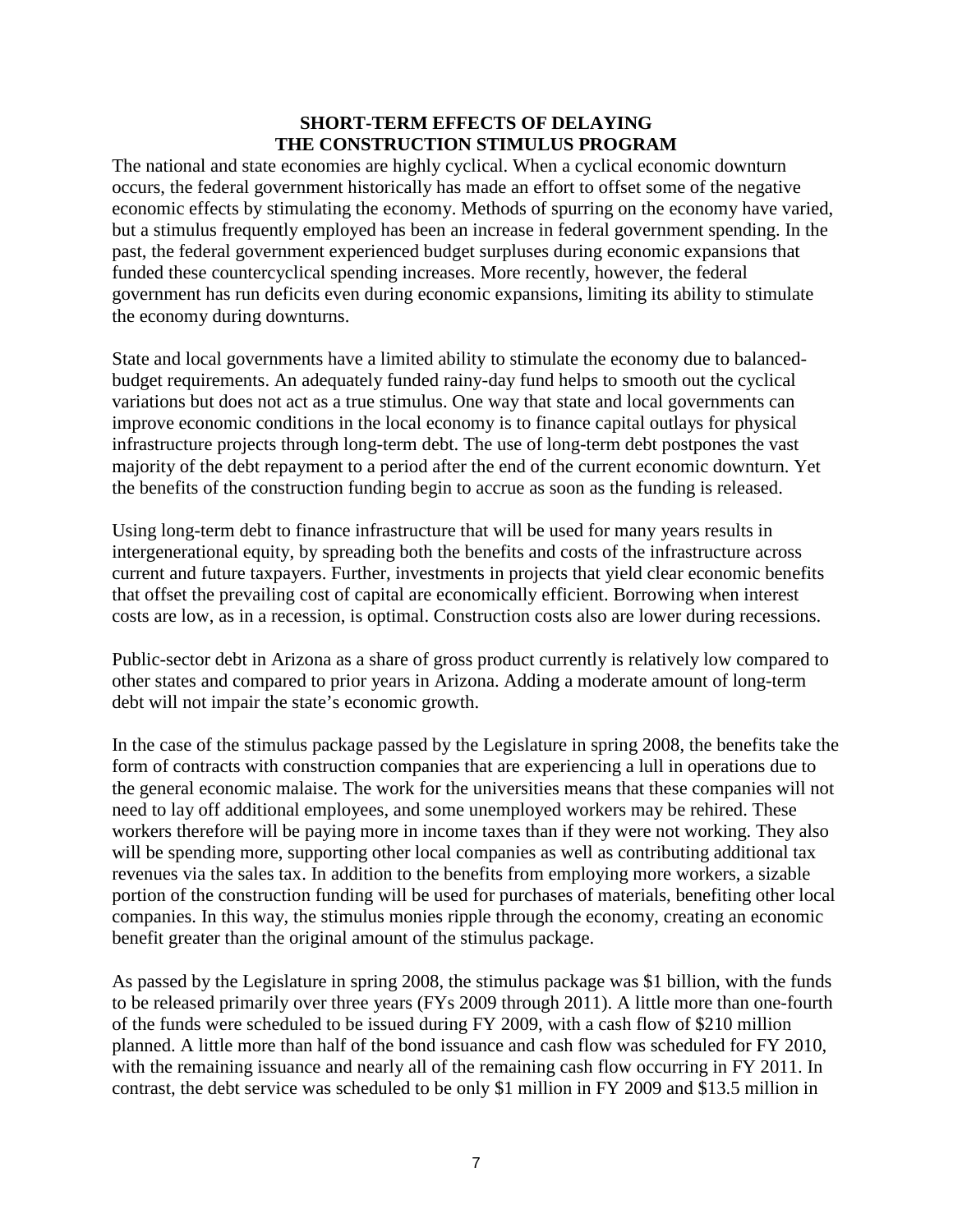FY 2010. After that, payments would rise to \$41 million in FY 2011 and \$56 million in FY 2012. Even these higher payments represent only a fraction of 1 percent of the state government budget.

Not moving forward with the construction stimulus package that already passed the Legislature will not help to resolve the projected budget deficit for the current fiscal year (FY 2009), since debt service during this year would be only \$1 million. The delay, however, will prevent \$210 million from entering the Arizona economy during FY 2009.

Using the IMPLAN model, the total effects of the construction stimulus package aggregate to nearly \$1.4 billion in gross product, \$1.0 billion in labor income, and 22,200 jobs. In order to determine the effects on an annual basis requires using the scheduled cash flows by year and making an assumption as to the length of each project. The stimulus monies are planned to be spent on a mix of new construction and renovation to existing buildings. An average project is assumed to take two years to complete.

By delaying the stimulus package, the cash flow of \$210 million in FY 2009 will not occur. Assuming that only half of these funds would be actually spent in material purchases and employee wages in FY 2009, this would have a direct effect of reducing the state's gross product by \$62 million, lowering labor income by \$53 million, and reducing employment by nearly 1,100. Including the multiplier effects, the reduction is \$144 million in gross product, \$106 million in labor income, and more than 2,300 in employment. If the planned cash flow of \$515 million in FY 2010 also did not occur, the negative effects would be much larger. Employment, for example, would be 8,000 less than if the stimulus package had proceeded as originally planned. Thus, the stimulus package alone would offset a significant portion of the state's job losses forecast by the Arizona Department of Commerce during CY 2009.

Economic forecasts suggest that the Arizona economy likely will remain weak through most of calendar year 2009, but then begin a recovery. Thus, government revenues are likely to begin to recover during FY 2010, but another budget deficit may be present. The scheduled \$13.5 million in debt repayment from the stimulus package still will be very small compared to the size of the overall budget. By mid-2010 (the beginning of FY 2011), however, the economy is expected to be expanding at a healthy pace. The state government budget is likely to look much better in FY 2011. The higher debt repayment in that year and in subsequent years will be very small compared to the size of the overall budget.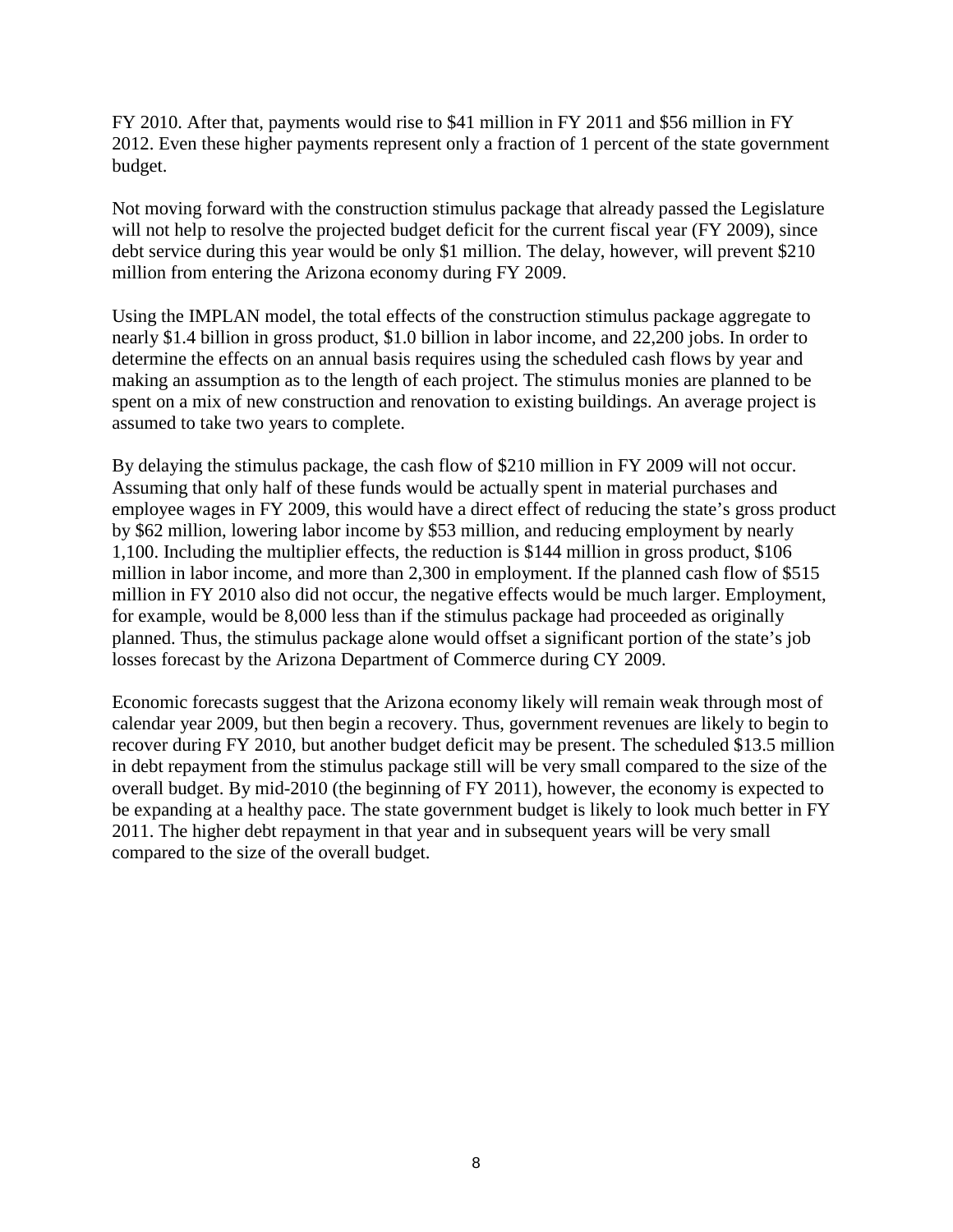#### **LONG-TERM EFFECTS OF A FUNDING REDUCTION FOR UNIVERSITIES**

A substantial decrease in state government funding for universities will have negative consequences beyond the short-term effects discussed above. Unless largely offset by very substantial increases in tuition, such large cuts would result in elimination of programs, reductions in the quality of other programs, enrollment caps, fewer course offerings, larger class size, and the loss of scholarship aid. This set of conditions almost certainly would lead to lowered student retention and a declining number of students earning degrees.

Assuming that enrollment and/or graduation rates are negatively affected by a reduction in state funding, then the state's future economy is threatened. Underlying this statement are the economic changes occurring worldwide. In particular, as previously third-world countries such as China and India industrialize, Arizona no longer can compete on the basis of low costs — a primary strategy of its economic development during the 20th century. Instead, to remain competitive, Arizona must transition with the rest of the United States to a knowledge-based economy in which science- and technology-based jobs will be key drivers of the economy.

As demonstrated by the severity in Arizona of the current economic downturn, further diversification of Arizona's economy is desirable. A high-growth state like Arizona is disproportionately reliant on growth-related pursuits, which tend to be highly cyclical. In contrast, basic economic activities — those that sell goods and services to consumers outside Arizona — frequently have different cycles than those of the population-serving industries and thus help to smooth out the overall economic cycle. Traditional basic activities include agriculture, mining, manufacturing, and tourism, but most of these activities are in the mature or declining stages of their life cycle and cannot be expected to be economic drivers in the 21st century. Instead, knowledge-based industries, which include high-technology manufacturing as well as services, are the activities with growth potential and the ability to drive the Arizona economy.

An essential feature of the knowledge economy is the importance of a highly skilled workforce, trained in new technologies. In particular, college graduates are of more importance in the new economy than in the old economy. A large number of college graduates with a range of skills is essential to companies in the knowledge economy and is a strong asset in the attraction of such companies to the state. Thus, any action — such as budget cuts — that undermines the success of the state's universities also impairs the state's economy.

Beyond the traditional economic impact discussed above, higher education provides three basic benefits to individuals and society that will be lessened by a reduction in public funding. First, a college education enables the individual achieving the academic success to realize a considerable financial benefit — those with college degrees earn substantially more than those with less educational attainment. In turn, an individual with higher earnings spends more, benefiting private-sector companies that provide goods and services. Further, an individual with higher income and higher spending pays more in taxes, benefiting the public sector and other taxpayers.

The earnings of an individual with a bachelor's degree average \$17,000 per year higher than those with only a high school diploma, even after netting out the cost of tuition and foregone earnings while in college. Over a working life of 44 years, this cumulates to \$750,000. If just